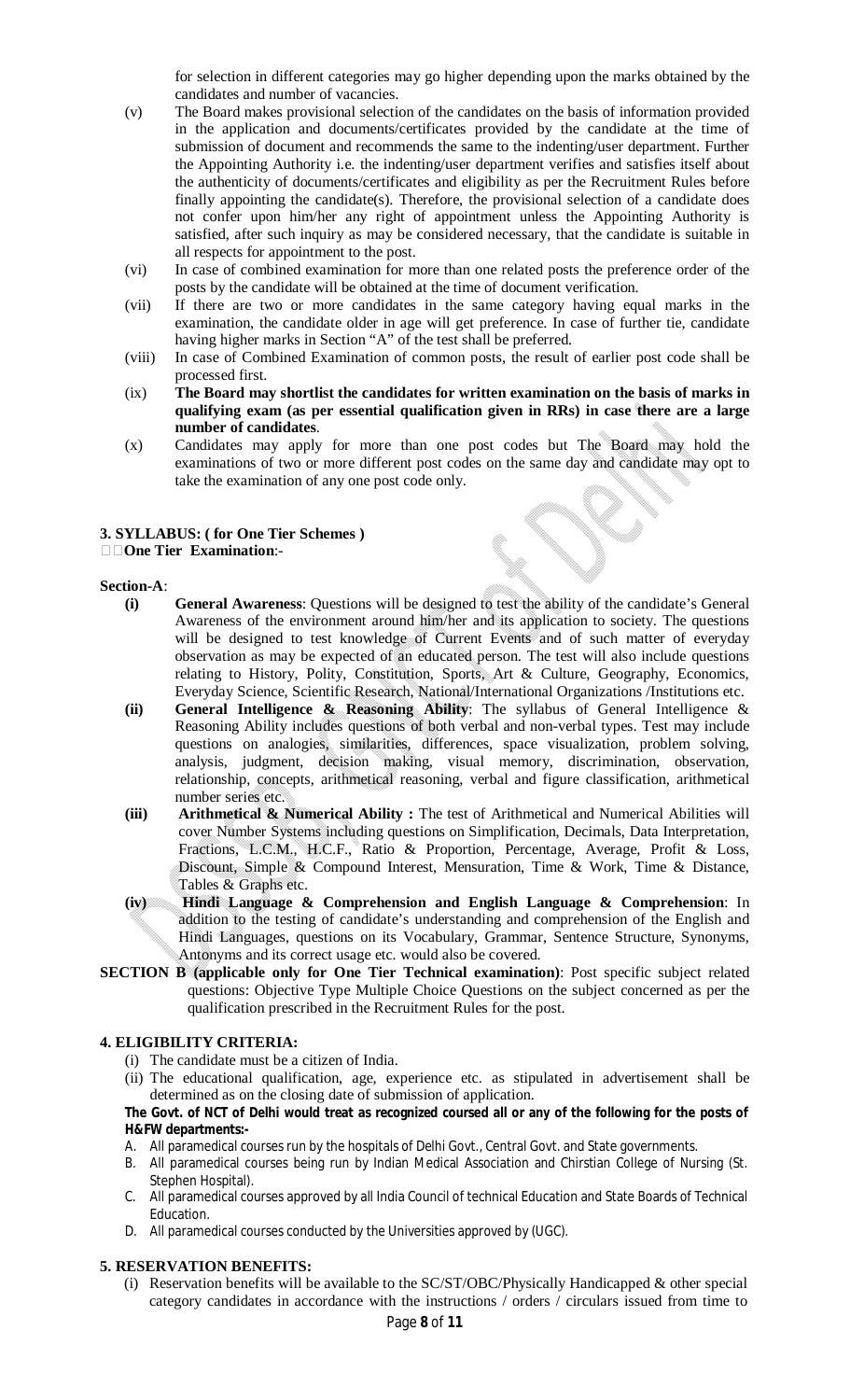time by the Govt. of Delhi. The reservation benefits under SC/STs shall be admissible as per judgment dated 12/09/2012 of Hon'ble High Court of Delhi as passed in WP(C)No. **5390/2010, CM No. 20815/2010 – Deepak Kumar and Ors Vs District and Sessions Judge, Delhi and Ors.** However, this shall be further subject to policy decision of Govt. of Delhi.

- (ii) Candidates who wish to be considered against reserved vacancies and /or to seek age relaxation, **must be in possession of relevant certificates (SC/ST/OBC/Non Creamy layer/PH/Educational/Experience etc.) issued by the competent/notified authority (in prescribed format) on or before the cutoff date (closing date of advertisement)** otherwise their claim for any category will not be entertained and their applications will be considered against Un-reserved (UR) category vacancies, if eligible otherwise.
- (iii) Only OBC (Delhi) candidates will be given the benefit of reservation/age relaxation under OBC category. **OBC (Outside) candidates will be treated as Unreserved candidate and they must apply under UR category.** The OBC candidates must be in possession of non-Creamy layer certificate**,** along with his/her caste certificate.
- **(iv) Only following two types of certificates will be accepted as valid certificates for grant of benefit of reservation to OBCs:-**
	- **(A) OBC certificate (Delhi) issued by the Revenue Department of GNCT of Delhi, on the basis of a old certificate issued to any member of individual's family from GNCT of Delhi.**
	- **(B) OBC certificate issued by a competent authority outside Delhi to a person belonging to a community duly notified as OBC by GNCT of Delhi. This certificate should have mandatorily been issued on the basis of OBC certificate issued by Govt. of NCT of Delhi to a family member of the concerned person who had been residing in Delhi before 08/09/1993.**
- (v) A Candidate belonging to SC/ST/OBC who is selected on the same standard as applied to general category candidates and who appears in the general merit list is treated as own merit candidate. Such candidate is adjusted against unreserved point of the reservation roster. Only such SC/ST/OBC candidates who are selected on the same standard as applied to general candidates shall not be adjusted against reserved vacancies. In other words, when a relaxed standard is applied in selecting an SC/ST/OBC candidate, for example in the age limit, experience, qualification, permitted number of chances in written examination, extended zone of consideration larger than what is provided for general category candidates, etc., the SC/ST/OBC candidates are to be counted against reserved vacancies. Such candidates would be deemed to be unavailable for consideration against unreserved vacancies.

| <b>S.NO.</b>     | <b>CATEGORIES</b>                                                                                               | <b>EXTENT OF AGE CONCESSION</b>                                                                                                                                                                                                                                    |
|------------------|-----------------------------------------------------------------------------------------------------------------|--------------------------------------------------------------------------------------------------------------------------------------------------------------------------------------------------------------------------------------------------------------------|
| 1.               | SC/ST                                                                                                           | 05 years                                                                                                                                                                                                                                                           |
| 2.               | <b>OBC</b>                                                                                                      | 03 years                                                                                                                                                                                                                                                           |
| 3.               | PH <sup>-</sup>                                                                                                 | 10 years                                                                                                                                                                                                                                                           |
| $\overline{4}$ . | $PH + SC/ST$                                                                                                    | 15 years                                                                                                                                                                                                                                                           |
| 5.               | $PH + OBC$                                                                                                      | 13 years                                                                                                                                                                                                                                                           |
| 6.               | Departmental candidate with at<br>least three years continuous<br>service in Govt. of NCT of<br>Delhi.          | Upto 05 years for Group 'B' posts (which are in the<br>same line or allied cadres and where a relationship<br>could be established that the service already rendered<br>in a particular post will be useful for the efficient<br>discharge of the duties of post.) |
| 7.               | Meritorious Sports Persons                                                                                      | Upto 05 years (10 years for SC/ST and 08 years for<br>OBC candidates)                                                                                                                                                                                              |
| $8.*$            | Ex-Servicemen Group C & B<br>(Non-Gazetted)                                                                     | Period of Military service plus 3 years                                                                                                                                                                                                                            |
| 9                | Widows/ divorced<br>women/<br>women judicially separated and<br>who are not re-married (for<br>Group 'C' posts) | Upto the age of 35 years (upto 40 yrs for SC/ST $\&$<br>38 for OBC)                                                                                                                                                                                                |

# **6. AGE RELAXATION:**

(Note:- This will be regulated as per DOPT Guidelines.)

- (i) \*An Ex-serviceman who has already secured employment under the Central Government/Delhi Govt. or its autonomous/local bodies in Group C and D will be permitted the benefit of age relaxation as prescribed for ex-servicemen for securing another employment in higher grade or cadre in Group C and D. However, such candidate will not be eligible for benefit of reservation.
- (ii) In case of physically handicapped/person with disability, relaxation in age-limit shall be applicable irrespective of the fact whether post is reserved or not, provided the post is identified suitable for persons with disabilities.